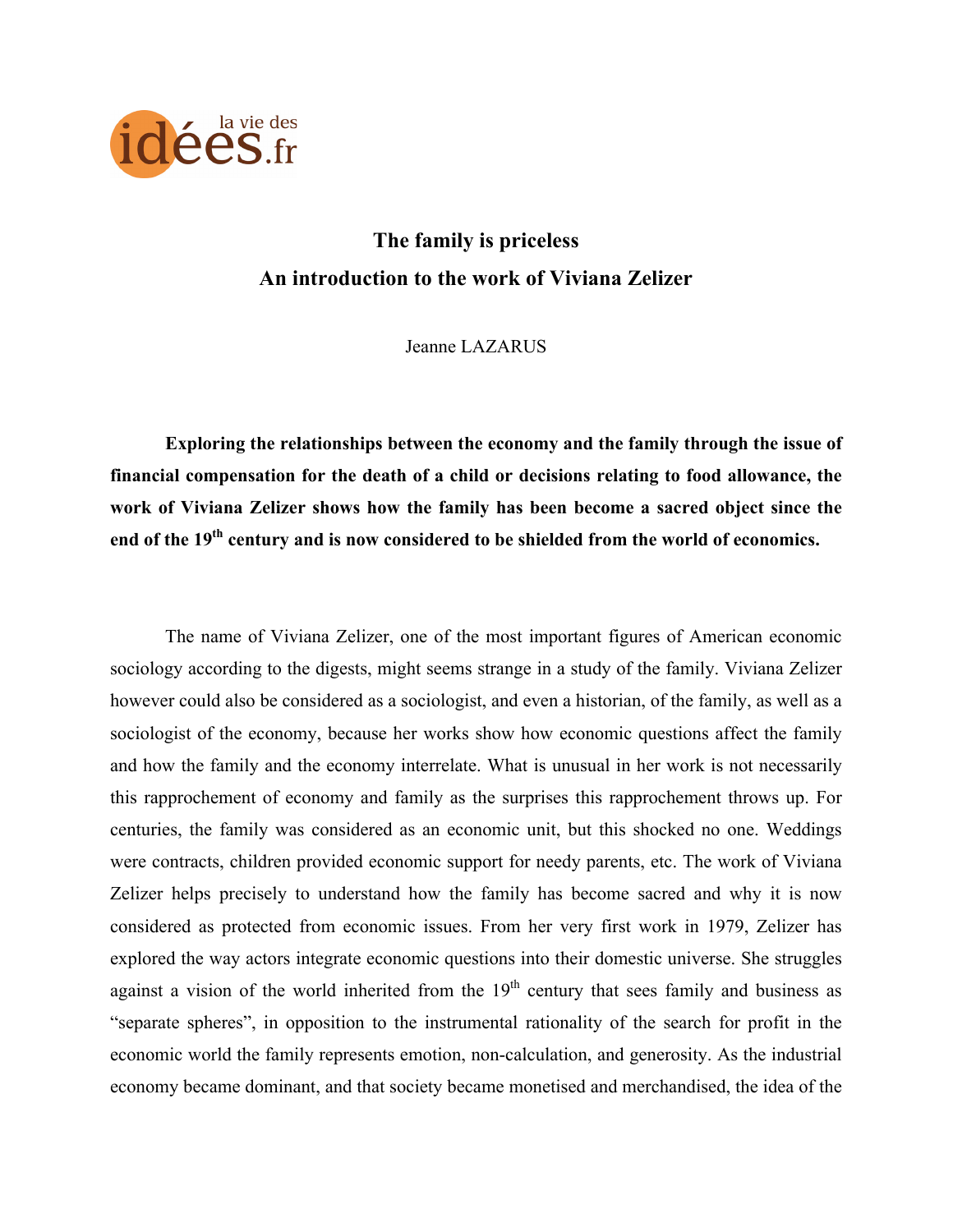family and private as a sanctuary also developed. The economy and the calculation it implies had to remain exterior to the family. The economic sphere was not only separated, it also delineated a "hostile world" so that if family and economy were to meet and merge, they would contaminate each other: business was not a place for feelings, and the family was no place for calculation. Zelizer's work shows the immense "relational work", carried out within families but also by judges, lawmakers and economic actors, to draw up boundaries enabling the family to be considered as a separate sphere from the economy.

Viviana Zelizer was born into a family of European-Jewish immigrants in Buenos Aires and studied sociology in the United States. Since 1988, she has taught at Princeton University. She obtained her master's degree then her doctorate in 1977 at Columbia (New York) where her study supervisor was Bernard Barber, himself a student of Talcott Parsons. In this period, Parsons' *grand theory* was being questioned and "new economic sociology" was emerging through researchers such as Mark Granovetter or Richard Swedberg. It took some time for Zelizer's work to be recognised as belonging to the sociology of the economy by her male peers studying to so-called "serious" issues such as business, networks, and trust. Her work *The Social Meaning of Money* dealt with domestic money, gift money and various forms of charity. On its reception by peers, she said, "There is a long tradition that divides the world between, on the one hand, the 'real' markets – the serious markets of the business and finance – that take care of the 'real' money, and on the other, the so-called trivial markets that are peripheral […]. When viewed from this perspective, the book gives no impression of addressing those absolutely fundamental economic spheres. If you believe the real economy is made up exclusively of transactions guaranteed by markets, and that the real issues of money are only played out in businesses or in the world of finance, it is easier to disclaim all interest in the book."<sup>1</sup>

*The Social Meaning of Money* was centred on the United States and particularly focussed on the period between 1870 and 1930, which to Zelizer was a crucial period. This period is precisely that of monetisation, a concomitant of industrialisation and urbanisation, which accelerated the circulation of money and its presence in the life of individuals. But what makes

 <sup>1</sup> Viviana Zelizer, "L'argent social", interview with Florence Weber, *Genèses*, 2006/4, n°65, p. 126-137.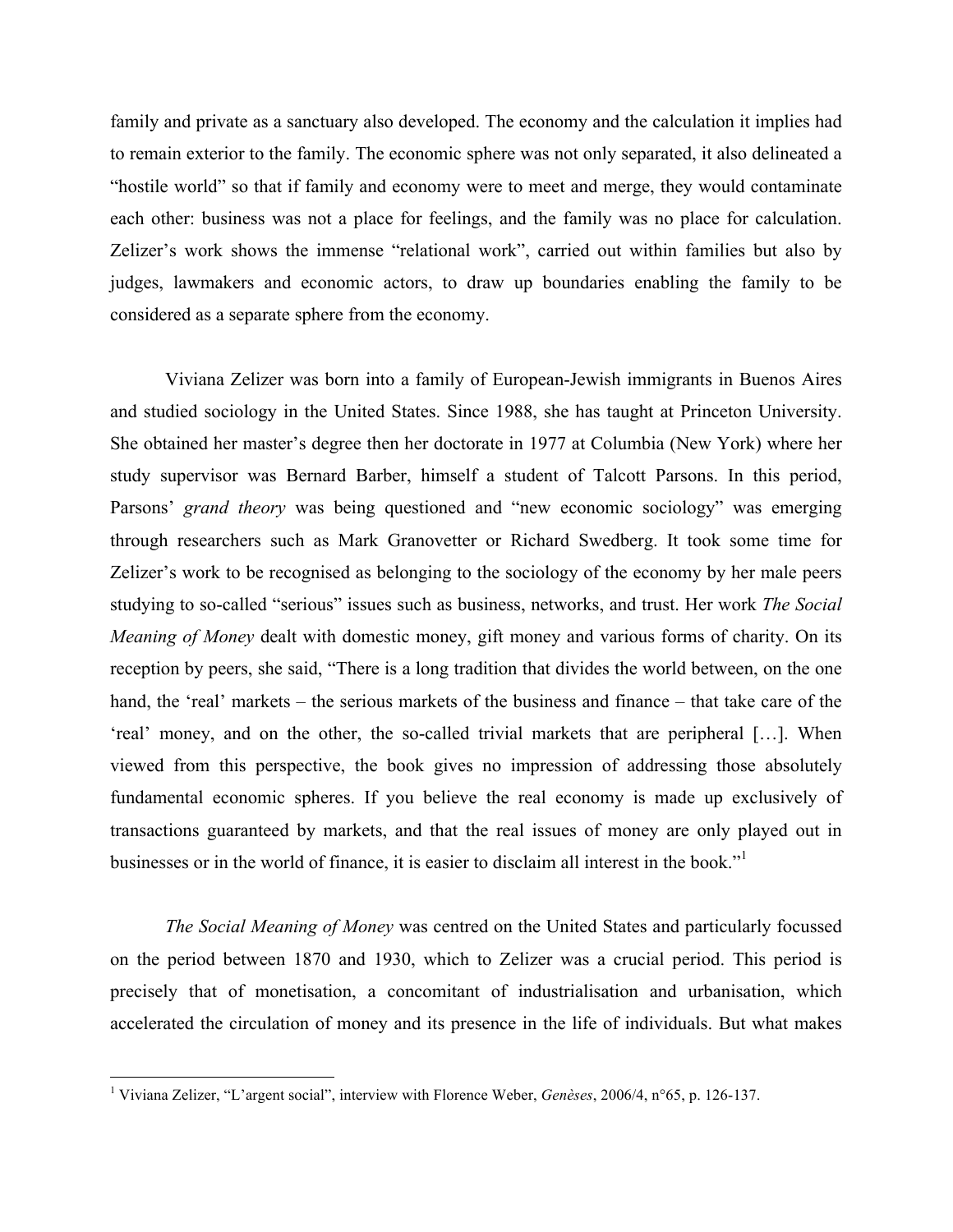these several decades crucial are the changes concerning not only the economy but also the definition of the family and of the relations uniting its members. It was here that the family became a locus of affection and personal self-fulfilment, and these changes had effects on the definition of childhood and children's place in the family, on the relations between husbands and wives and on the way we consider care for the elderly or sick. Based on elements implying monetary or mercantile exchange, Zelizer's work approaches the family from a direction that is not only original; it is also extremely heuristic.

Zelizer demonstrations use documentation of all kinds: press cuttings, household economy manuals, advise for newly weds, best practice guides for professionals, etc. She also looks at legal case studies, from divorce settlements to the decision-making processes behind the evaluation of sums paid to families after September 11, as well as legal action taken by the tax authorities against women who have received money from men without declaring it. The courts unravel cases involving feelings, legal relations, economic questions, and administrative definitions, demonstrating just how intricate they are. They are forced to draw up clear definitions of situations and relations and carry out important work setting out the boundaries that form the heart of relations between the economy and the family.

Zelizer describes this work as a "journey across the great plains of economic life", by showing the multiple ways in which social relations and culture influence economic activities and institutions. This journey has so far had four stages and we shall follow these stages in our presentation. There is a coherency between the works and they follow shared objectives. At the same time, more than twenty-five years have gone by between the first and the last: the author has gained in command and tackles increasingly larger economic and social questions and spaces.

## *Morals and Markets* **(1979)**

Viviana Zelizer's first work, taken from her doctorate, is *Morals and Market* (1979). In it she analyses the birth of one of the jewels of the American economy: life insurance. Life insurance was rejected in the first half of the 19<sup>th</sup> century as immoral; its detractors said it turned life into a commodity. Then, with smart sales techniques, its promoters managed to present it as an instrument of protection for policyholders and their families and it developed rapidly.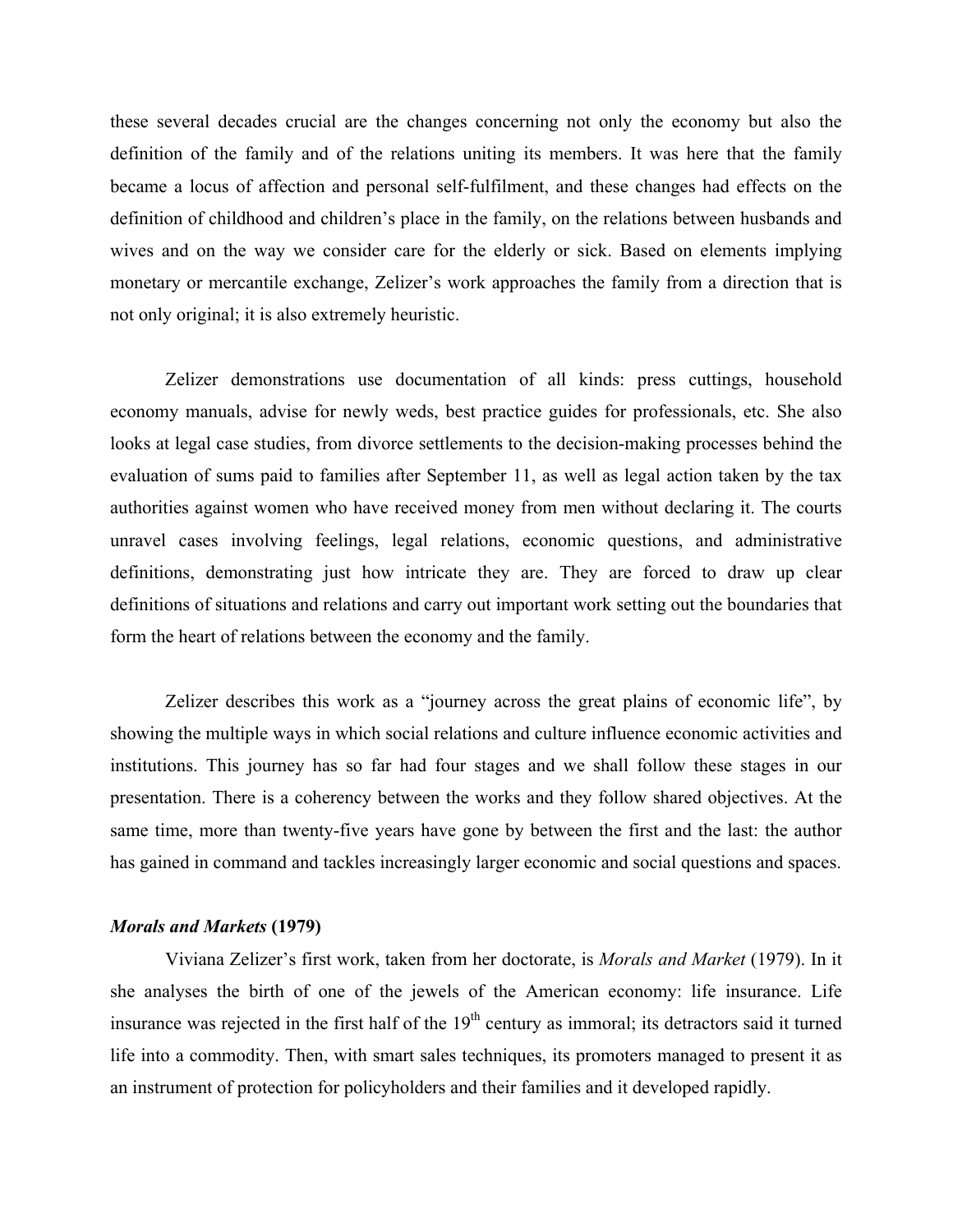In analysing life insurance, Viviana Zelizer encounters the changes in the definition of the family and of the roles of each member. It is the father's role to protect the family, even after his death. Whereas in the  $18<sup>th</sup>$  century, widows and orphans were taken care of by family and neighbours, in the second half of the  $19<sup>th</sup>$  century, the financial protection of families entered the market sphere. What changed was not the fact that family members wanted to protect each other. The transformation came in the passage from a gift economy to a market economy: modes of protection are adapted to this. This is what gave moral respectability to life insurance: "breadwinners" – that is to say the wage earning males of the urban economy in which women were mainly charged with non-remunerated domestic tasks – had a moral duty to protect their own, and door-to-door salesmen played on parents' and husbands' feelings to convince them to take out policies.

From the 1870s, insurers marketing methods focussed on another aspect of their product: that of personal investment for the future. The aim was not just to avert disaster, but also to make savings. Here again there was a major transformation in family finances: in urban working class households in the  $19<sup>th</sup>$  century, they were centred on survival and the alleviation of emergencies; progressively family finances went on to become a part of the monetary economy and its workings.

#### *Pricing the Priceless Child* **(1985)**

The second stage of the journey was *Pricing the Priceless Child* (1985). Zelizer explores those areas in which children are susceptible to be evaluated from a monetary perspective. She focuses particularly on the 1870-1930 period, a period during which children's statuses change. Once economically useful, through their work in particular, children gradually became sacred and were removed from the employment market: they might have become useless but they were now priceless. She shows this evolution through changes in child-labour practices, through an analysis of the adoption market, and through price evaluations of child death in life insurance policies and court decisions when assessing accidents.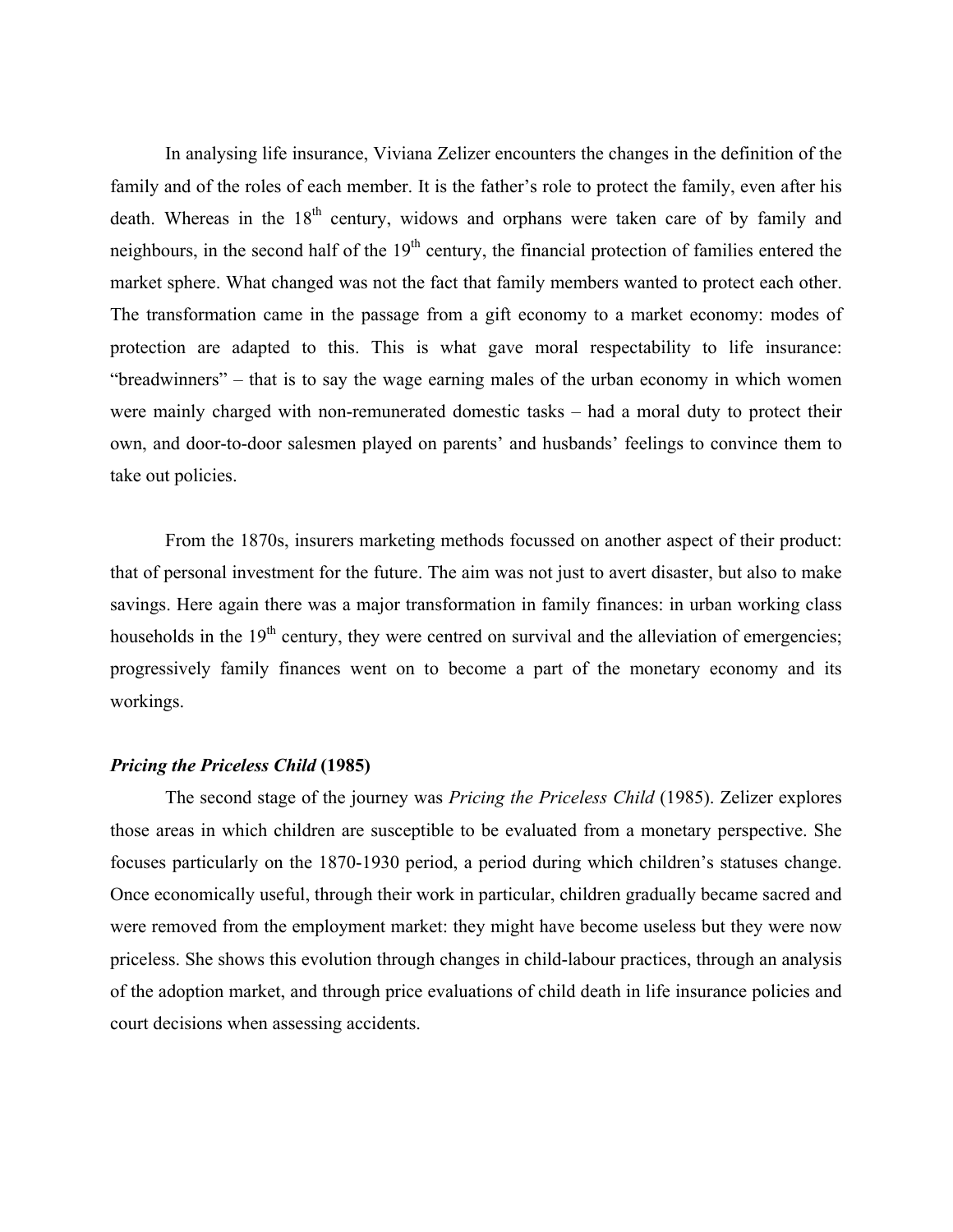Contemporary children are priceless even costly, in particular in the United States where education is private. In exchange for the care and comfort provided by their parents, children offer love, smiles, emotional satisfaction, but not money or paid labour. Even their participation in household tasks is limited and seen more as educative than a part of the division of domestic labour. Whereas in the rural America of the 18<sup>th</sup> century, children were workers, offering the possibility of provision for their parents' old age, today children who "earn" money as young actors or models, are viewed uncomfortably and critically and their parents are suspected of profiteering.

In the middle of the  $19<sup>th</sup>$  century, the urban middle classes viewed children as having no economic value. Rather than counting on their children for their retirement, the middle class father provided for his own life and made the financial arrangements necessary to protect his unproductive children, focussing on their education. At the same time, the economic value of child workers increased during the  $19<sup>th</sup>$  century as industrialisation created new employment for children. In 1870, one child in eight was in paid employment.

Urban working class families depended on the wages of their eldest children and on the domestic help provided by the youngest. But laws on child labour and obligatory education gradually destroyed class differences. In the 1930s, the children of the working classes joined those of other classes as childhood became unproductive and sacred and children's emotional value made child labour taboo. Even at home, domestic tasks could only be entrusted to them if they were useful for their education and especially not to allow selfish parents to have a rest. Children's real work was now schoolwork, while their own income came from pocket money and presents.

Zelizer does not only show that children, now sacred, were removed from the mercantile sphere, she also shows that this sacred value was itself a product of a process of evaluation and at the origin of markets. She studies three areas where a market evaluation of children is essential. First she looks at life insurance for children. It was in 1875 that the first insurance company offered policies for children under ten. In the  $19<sup>th</sup>$  century this insurance was intended to compensate the economic loss of parents of "useful" children. Premiums for children of 8-9 years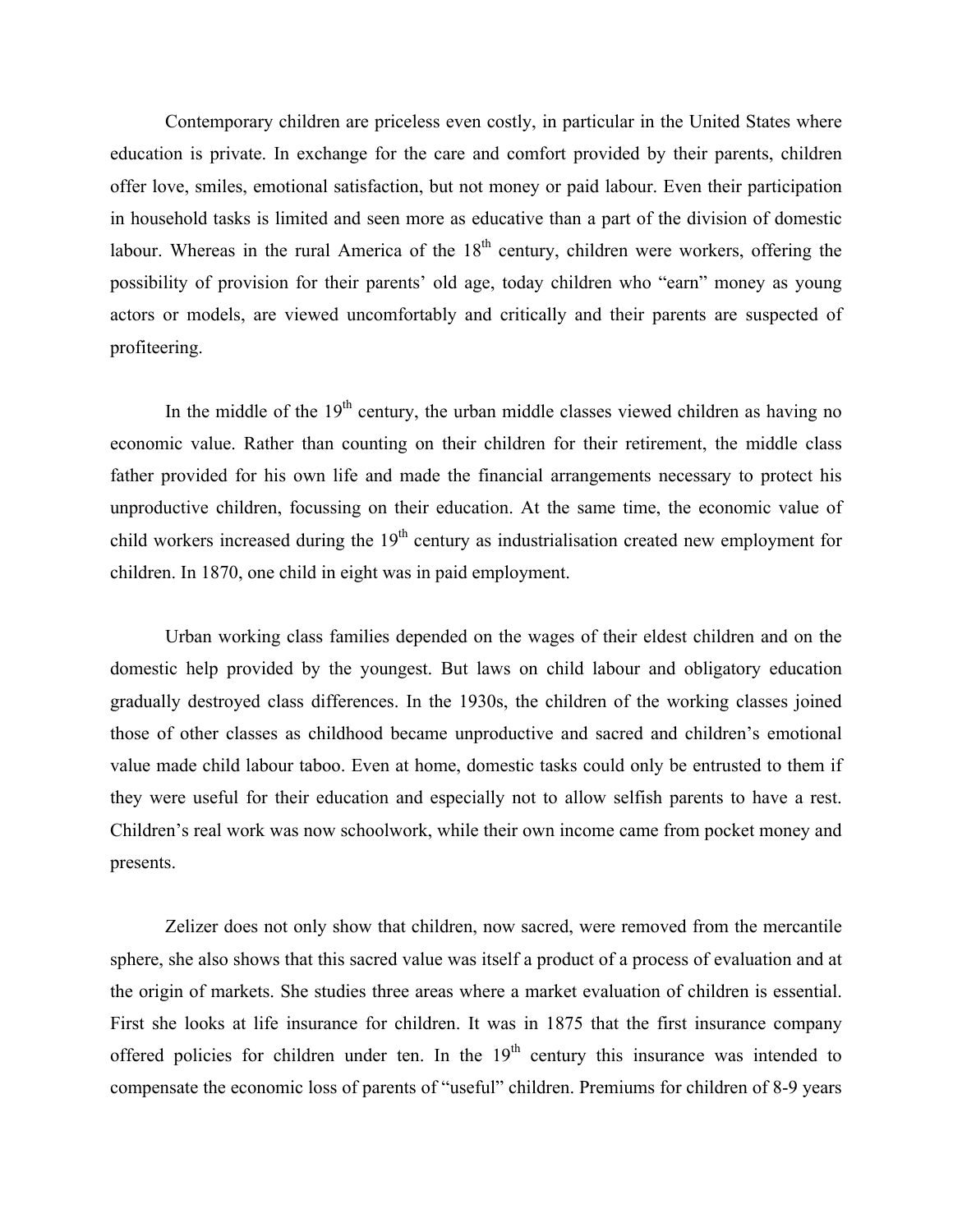old were higher, for example, than those of parents with one-year-old children. These calculations however horrified child protection groups and soon compensating the economic losses of parents became not only obsolete but immoral. Pricing the priceless led to unusual forms of accountancy: the emotional contribution of children to family life became the only criteria of their value in the case of death or adoption. The insurers themselves adopted an emotional register to talk about the value of children. While many poor children were buried in common graves, in the absence of money to offer them a decent funeral, life insurance was a means for parents to symbolically recognise the value they accorded their children: they invested in order to "purchase" a dignified death for their children. The life insurance of children met with exceptional success. Payments became the second major priority for families after the payment of rent. The sums spent seemed totally irrational to social workers, but they were sacred. When infant mortality rates started to fall, this insurance was no longer intended to buy them a funeral but to finance their studies. The evaluation of the price of the death of a child was also discussed in courts. In 1896, one court ruled that the Georgia state railway company had nothing to pay to the parents of one two-year old child who had died through the fault of the company, on the pretext that, at that age, children do not earn anything. However, in 1979, a clinic was ordered to pay 750,000 dollars after the accidental death of a three-year-old child. Here again the major changes came at the start of the  $20<sup>th</sup>$  century. At the end of the  $19<sup>th</sup>$  century, when courts evaluated the harm caused to parents by the death of their child, they only took their income into account. This approach, however, came under increasingly vehement attack. Some cases became wide-scale media events such as that of young Graham, run over in 1896. The jury awarded his father 5,000 dollars but the judge overturned the verdict, ruling that the life of a child was not worth a dollar. Public outrage ensued. Zelizer underlines the irony here: as children's economic value lowered, compensation increased, because their emotional value was given a price. She also points out that many parents are ambivalent about sums received: some ask for nothing, while others donate them to charities.

The final area where the emotional value of children is given a price is that of adoption. In the 1870s, the only way of obtaining money for a baby was to take one in care for someone: the so-called "baby farmers". Baby farmers were wet nurses with a very bad reputation, as they were said to take very bad care of children. At the end of the  $19<sup>th</sup>$  century, the practice was in decline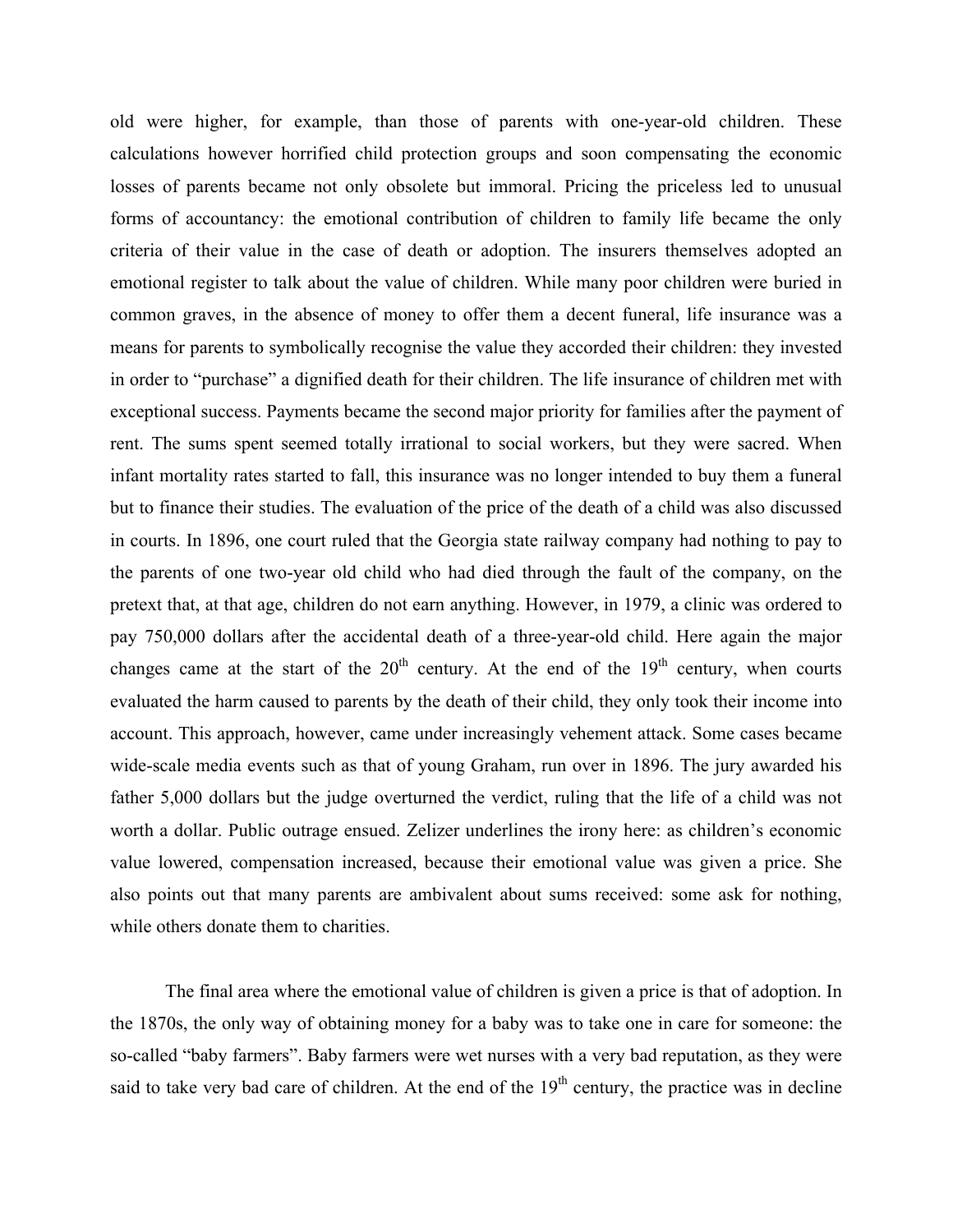and parents were stigmatised if they put their child into care. Fifty years later, parents were able to spend thousands of dollars on the black market to adopt a child. The practice of adoption only really spread when the value of child labour disappeared. Their new emotional value was given a price and commercialised. A genuine (possibly illegal and highly lucrative) trade in children started up, a product of the non-economic definition of children. The price of children was no longer determined by their ability to work but by their smiles, dimples and curly hair.

Whatever the mechanism for pricing children, in this work Zelizer shows the mechanisms are the same: evaluating the price of children through the value of their work becomes impossible, and it is this that makes them precious and "priceless".

### *The Social Meaning of Money* **(1994)**

Viviana Zelizer's third work, and best known in France where it was translated, is *The Social Meaning of Money* (1994). The work attacks an idea that is firmly rooted in sociology and economy, that money is a simple neutral tool necessary for exchange – money has no smell. The work's target is Simmel's *The Philosophy of Money*. Simmel considers money as a simple *medium* of exchange and believes that its neutrality impoverishes commodities and people by making them comparable. Money has made humankind rationalist and calculating, and humankind risks losing its soul, if it hasn't already done so, in its modern monetised society.

Zelizer therefore takes on these two correlated conceptions of money: that money is neutral and impersonal and that it destroys social relationships. She delves into the family and its monetary practices as a base for her assault. She shows that money does indeed smell and that its users appropriate it for themselves and colour it with social, cultural or emotional meanings. Her analysis is founded here on the social changes of the late  $19<sup>th</sup>$  and early  $20<sup>th</sup>$  century: money had permeated into all households, including the poorest. It is "labelled" by actors, according to its origins (a prize, gift, wage, or ill-gotten, etc), to its function (rent, coal, food, or holiday money, etc), and to its user (the wife's, husband's or children's money). The book shows that the spread of money gave rise to a wide range of debates to define its appropriate uses. These debates did not only talk about money but also about family relationships, the sexual division of labour, and the place of children in society. Zelizer in particularly analyses housewives' finances: between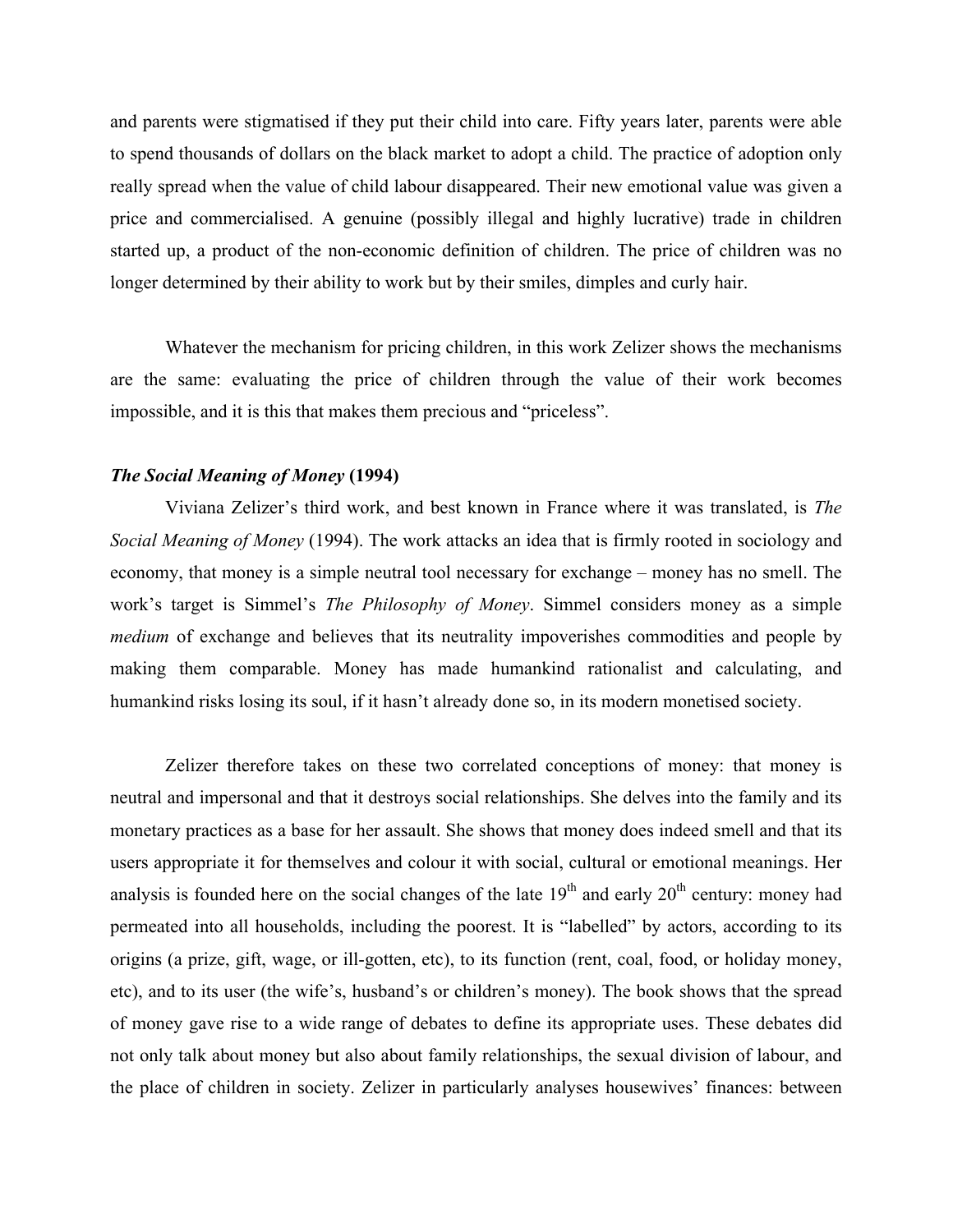1870 and 1930, this issue caused trouble and strife within families and was debated publicly in the press as well as in manuals for newly weds. Married women of the urban middle classes took care of the home and did not earn their own income, so were dependent on what their husbands felt like giving them to maintain the household. The first battle consisted in obtaining a monthly allowance, authorising the wife to herself manage the sum attributed, rather than having to beg and justify herself each time she needed money.

Allowances, in a way, gave rise to early forms of feminism: the letters columns of the popular press formed a kind of space for women to share "ploys" to obtain money from their husbands. Some advocated emotional blackmail and the imposition of separate beds until an allowance was achieved. Others advised wives not to solicit their husbands for money when they returned home after a tiring day at work. Theft was widespread, it seems, as demonstrated in several court cases, including Mrs Schultz's trial, in 1905, against her husband whose deterrent rat trap placed in his jacket pocket injured his wife's fingers as they searched for loose change. The court nonsuited the plaintiff, judging that husbands had the right to protect their pockets in this way. Perceived as great progress against the poverty of married women, allowances were soon criticised though, as they did not prevent husbands from enjoying greater wealth than their wives, particularly in leisure pursuits. Furthermore, instead of a symbol of autonomy, allowances soon started to look like a symbol of financial submissiveness. So from the 1920s, women started calling for equal access to all household resources through a joint account.

Zelizer furthermore shows that even when women earn their own money, it never has the same meaning as a man's salary, who is after all the "breadwinner", the one who earns the serious money. Women's money is often considered as pocket money, intended for more superfluous purchases.

The work continues by analysing gifts of money. At the start of the  $20<sup>th</sup>$  century, Zelizer tells us, the general practice of offering gifts among family members developed, gifts for Christmas but also for birthdays and soon for Mothering Sunday and religious festivals. The issue of whether and how to offer gifts of money arose, and Zelizer describes individuals' efforts to define appropriate ways of offering money: to whom? In what form? Under what "label"? And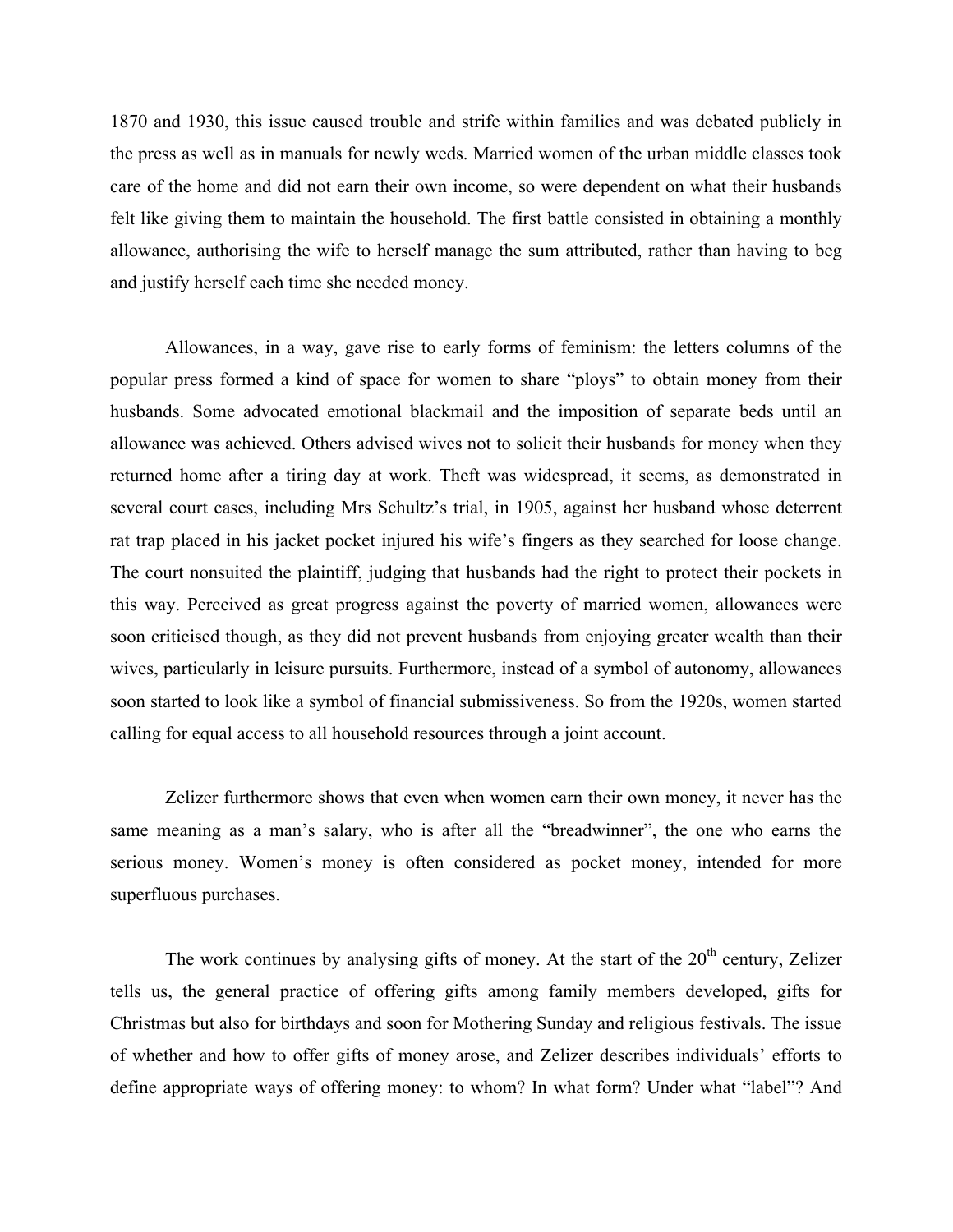according to what criteria of use? The ethic of money gifts placed broad constraints on how children's money was used: they had to use it "well" and inform the donor of how it was used. Finally the money of the poor is analysed via the way in which poor relief was used as a tool to normalise the financial practices of workers, where social workers taught homes to label money so as to use it correctly.

This work tells about the family from unusual perspectives and teaches us much about the way it works. The social signification of money within homes is an indicator of the inequalities between husbands and wives, of the place of children within society, and of the definition of what forms a "good home" among moral entrepreneurs. Family battles about money are not about schemers trying to fill their pockets but about individuals seeking to define their role and create autonomous spaces.

## *The Purchase of Intimacy* **(2005)**

"Does the penetration of an ever-expanding market threaten intimate social life?": this is the question posed by Viviana Zelizer's last work. The aim of *The Purchase of Intimacy* is to put an end to the presentation of the world in "separate spheres" and "hostile worlds", according to which the family and business are not only antinomic but also mutually contaminating. Analysis is not limited to money but looks at production, consumerism, distribution and the transfer of non-monetary assets. Zelizer observes the way in which individuals establish coherent connections between their private lives and their economic activities. The family, through the relationship of the couple and of parents to their children, as well as issues surrounding care for the sick and elderly, is once more at the heart of Zelizer's reflection. The work addresses a number of questions: how do ordinary people and the courts judge the difference between legitimate and illegitimate money transfers between sexual partners? Is paid childcare necessarily of poorer quality than free childcare by members of the family? In what situations are divorced parents obliged to pay for their children's university education? What legal rights do husbands or wives have over their partner's real estate when they share the responsibility of a household together? How do courts determine the value of domestic services when they become a bone of legal contention?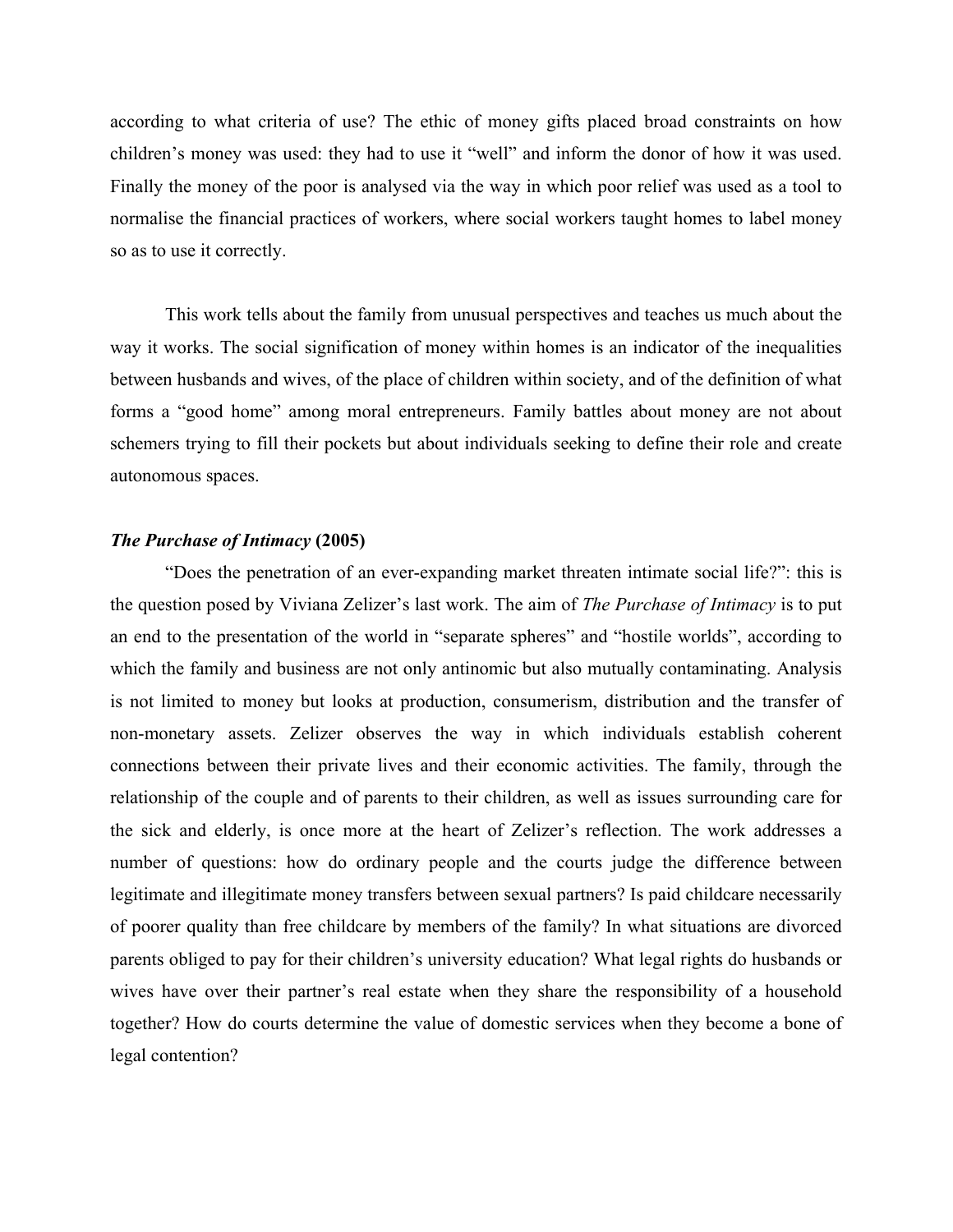The book focuses on relational question, because by studying the economic activities and meanings actors give them, Zelizer seeks out the expression of relations between people. Following her usual method, she analyses mainly legal cases. When personal transactions reach the courts, it means that the transactions have degenerated. Judges then have to make clear decisions about the situations presented to them, that is to say the type of relationship between the people involved and deduce the type of transaction appropriate. Zelizer develops the notion of "circuits of commerce" which designates a type of settlement between private life and economy in each area of social life. Each of these circuits consists of a specific application of four elements: relationships between people; transactions; the means of exchange and the limits of the circuit. Cases reach the courts where these settlements have been ill-conceived. For example, one woman took the lawyer who negotiated her divorce to court, accusing him of taking advantage of the situation to obtain sexual favours. The case looked at the definition of the client-professional relationship, the prostitute-client relationship (the woman said that this was how she felt when it came to "paying" for her defence), and the relationship between lovers. Each of these relationships implies transactions and different means of payment. Money offered between lovers does not have the same meaning as money given by a client to a prostitute. Eventually, the court ruled against the man, considering that the relationship was between a lawyer and his client and that he had overstepped the boundaries of his profession; personal relations with a client were not an appropriate means of payment for legal services.

Courts often have to mull over where to place the limit between business relations and loving relations. The definition of the relationship has great economic implications: where money is transferred, should taxes be levied? This is the case if the courts believe there is clientprostitute relationship; gifts between lovers are not taxed. Is such a gift appropriate or is it a tool of corruption? If a woman maintains a household, is she carrying out a service that deserves remuneration? Is she involved in task sharing between members of the same household? Or is she exchanging services against board and lodging?

The courts have to draw up the moral boundaries defining the appropriate relations between a lawyer and a client, between lovers, or between servants and their employers. Within these boundaries it is crucial that the relation, the transaction, and the means of exchange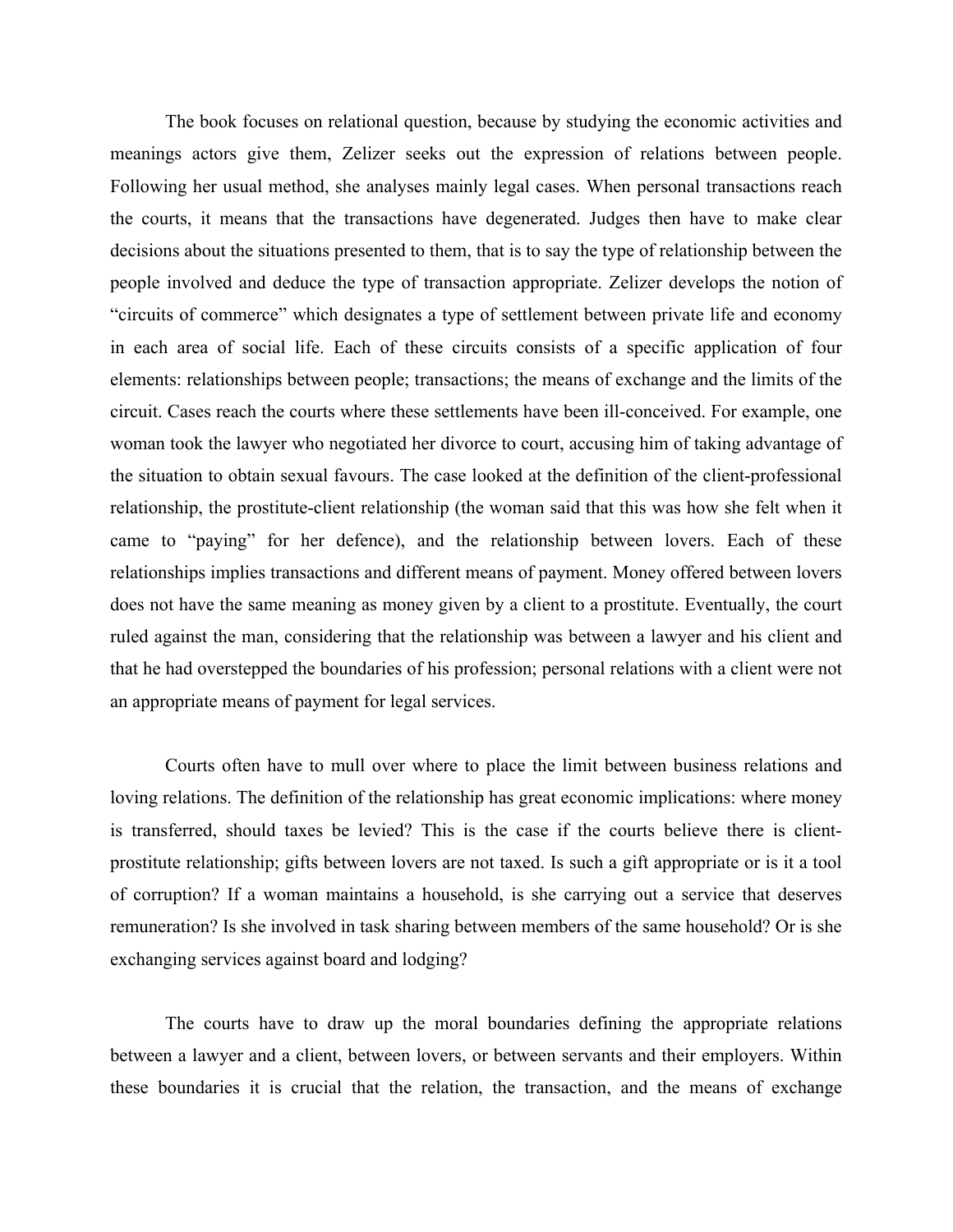coincide: sexual relations, like expensive gifts, may, depending on the situation, be obligations, simple options, or categorically forbidden. Furthermore the limits of relationships change over time: at any particular moment were the pair husband and wife, client and lawyer, or engaged to be married, etc?

The issue of "care" is also an issue for personal ties within a family. Viviana Zelizer offers a highly refined analysis of *care* and the tact it requires because care for people is always intertwined with economic questions. Actors carry out immense relational work to find the right settlement between the four elements of the circuit of commerce. The family is the locus of the intersection between *care* – through concern for the health of family members, the education of children and all other services – and the economic activities of consumption, distribution and financial transfer. Care can be administered by family members or people outside the family and neither configuration escapes the "separate sphere" problem, that is to say the intrusion of economic questions into the family space that is considered sacred: wives taking care of their elderly husbands can be accused by children of the previous marriage of trying to get their hands on the inheritance; paid carers from outside the family may be accused of not offering the same care as a member of the family, even when they are not paid to make conversation or be attentive. What Zelizer shows is that individuals arrange relations, transactions and means of exchange to alleviate possible conflicts between "hostile worlds". It is also the case for childcare: children, parents, and child carers are in constant negotiation of the definition of their relationships and the right economic transactions and means of exchange to use to mark out these relationships. Gifts, for example, may be exchanged with children to show affection but do not prevent a salaried relationship with parents.

As we have seen through the several examples developed here, the work is full of fascinating stories that lead towards the construction of a model of analysis of the position of the economy in the family. This model is extremely important and useful both for the sociology of the economy and the sociology of the family. It reaches beyond the usual barriers between subjects and enables these two branches of sociology to bring elements into their respective fields that were usually kept apart: the family in the sociology of the economy and the economy for the sociology of the family.